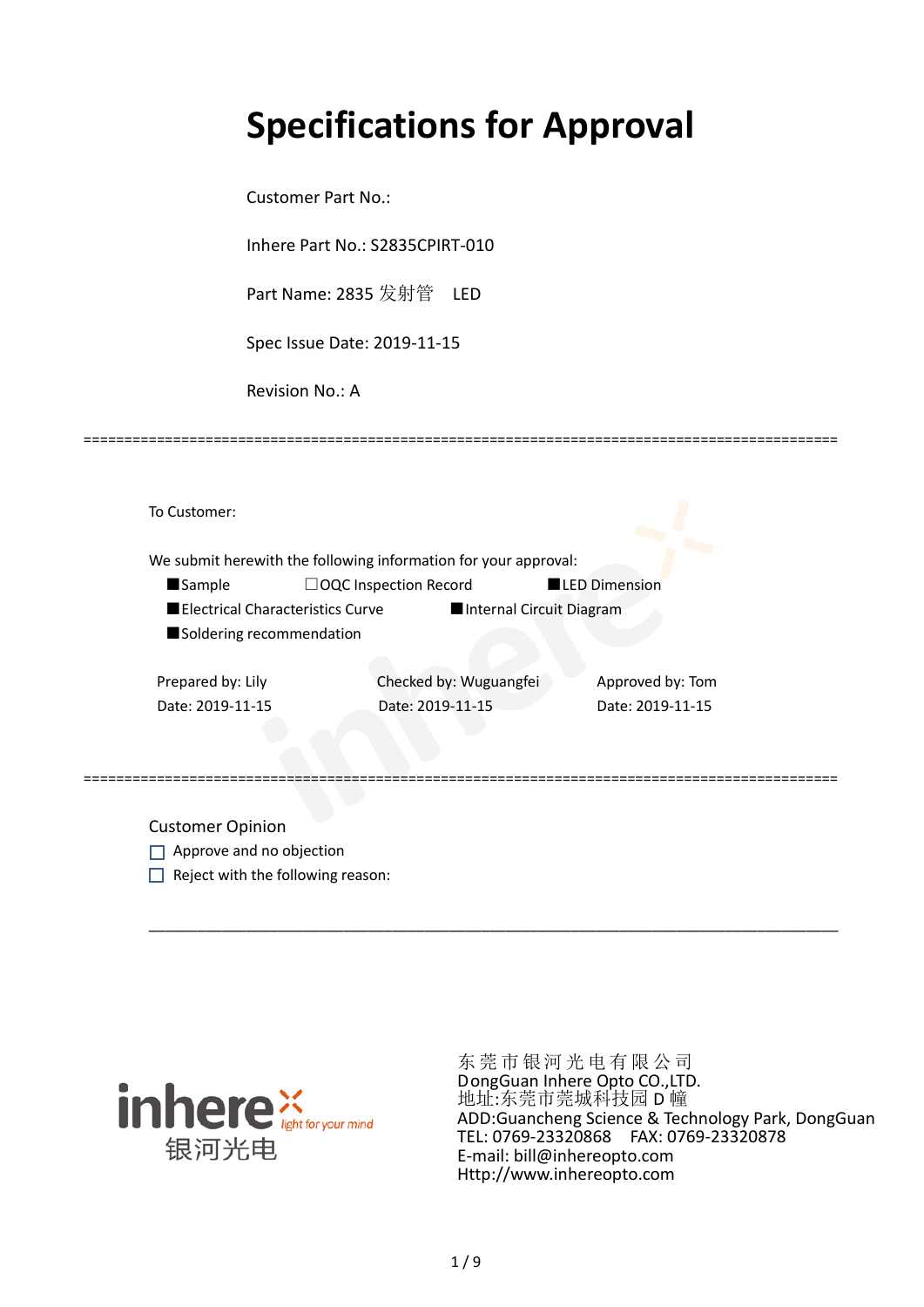#### **Features**

2.8mm x 3.5mm LED, 0.75mm thickness

Low power consumption

Wide view angle

Package: 4000pcs/reel

RoHS Compliant

#### **Applications**

Ideal for back light and indicator

Various colors and lens types available

# **Package outlines Recommend Pad Layout**



| Part No.       | <b>Emitted color</b> | <b>Dice</b> | Lens color        |
|----------------|----------------------|-------------|-------------------|
| S2835CPIRT-010 | Infrared             | AlGaAs      | Water transparent |

Notes:

All dimensions are in millimeters (inches);

Tolerances are ±0.1mm (0.004inch) unless otherwise noted.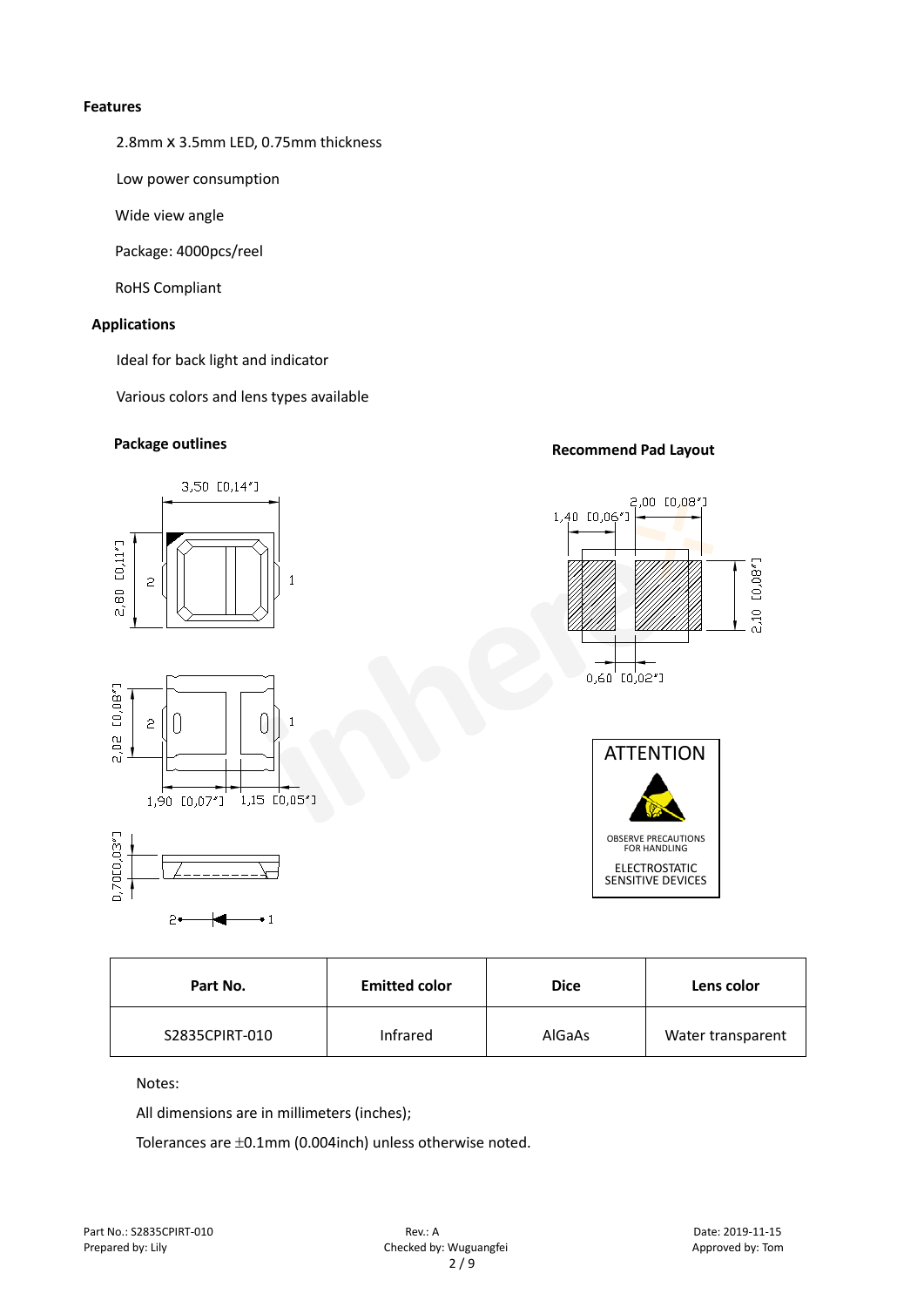## **Absolute Maximum Ratings (Ta=25**℃)

| Parameter                               | Symbol      | Value         | Unit         |
|-----------------------------------------|-------------|---------------|--------------|
| Forward current                         | If          | 100           | mA           |
| Reverse voltage                         | Vr          | 5             | $\vee$       |
| Power dissipation                       | Pd          | 160           | mW           |
| Operating temperature                   | Top         | $-40$ ~+85    | $^{\circ}$ C |
| Storage temperature                     | <b>Tstg</b> | $-40$ ~ $+85$ | $^{\circ}$ C |
| Peak pulsing current (1/10 duty f=1kHz) | Ifp         | $\mathbf 1$   | A            |
|                                         |             |               |              |

# **Electro-Optical Characteristics (Ta=25**℃)

|                             | <b>Test</b><br><b>Condition</b> | Symbol              | Value          |            |            |             |
|-----------------------------|---------------------------------|---------------------|----------------|------------|------------|-------------|
| Parameter                   |                                 |                     | <b>Min</b>     | <b>Typ</b> | <b>Max</b> | <b>Unit</b> |
| Wavelength at peak emission | $If=100mA$                      | $\lambda$ p         |                | 940        |            | nm          |
| Spectral half bandwidth     | $If=100mA$                      | $\triangle \lambda$ | --             | 40         | --         | nm          |
| Forward voltage             | $If=100mA$                      | Vf                  | $-$            | 1.3        | 1.6        | $\vee$      |
| $*1$<br>Radiant intensity   | $If=100mA$                      | le                  | $\overline{4}$ | 6          |            | mcd         |
| Viewing angle at 50% lv     | $If=10mA$                       | $2 \theta 1/2$      | --             | 120        |            | Deg         |
| Reverse current             | $Vr = 5V$                       | Ir                  | --             | $-$        | 10         | μA          |

 $*$  1 Note: The tolerance of Radiant intensity is  $\pm$ 10%.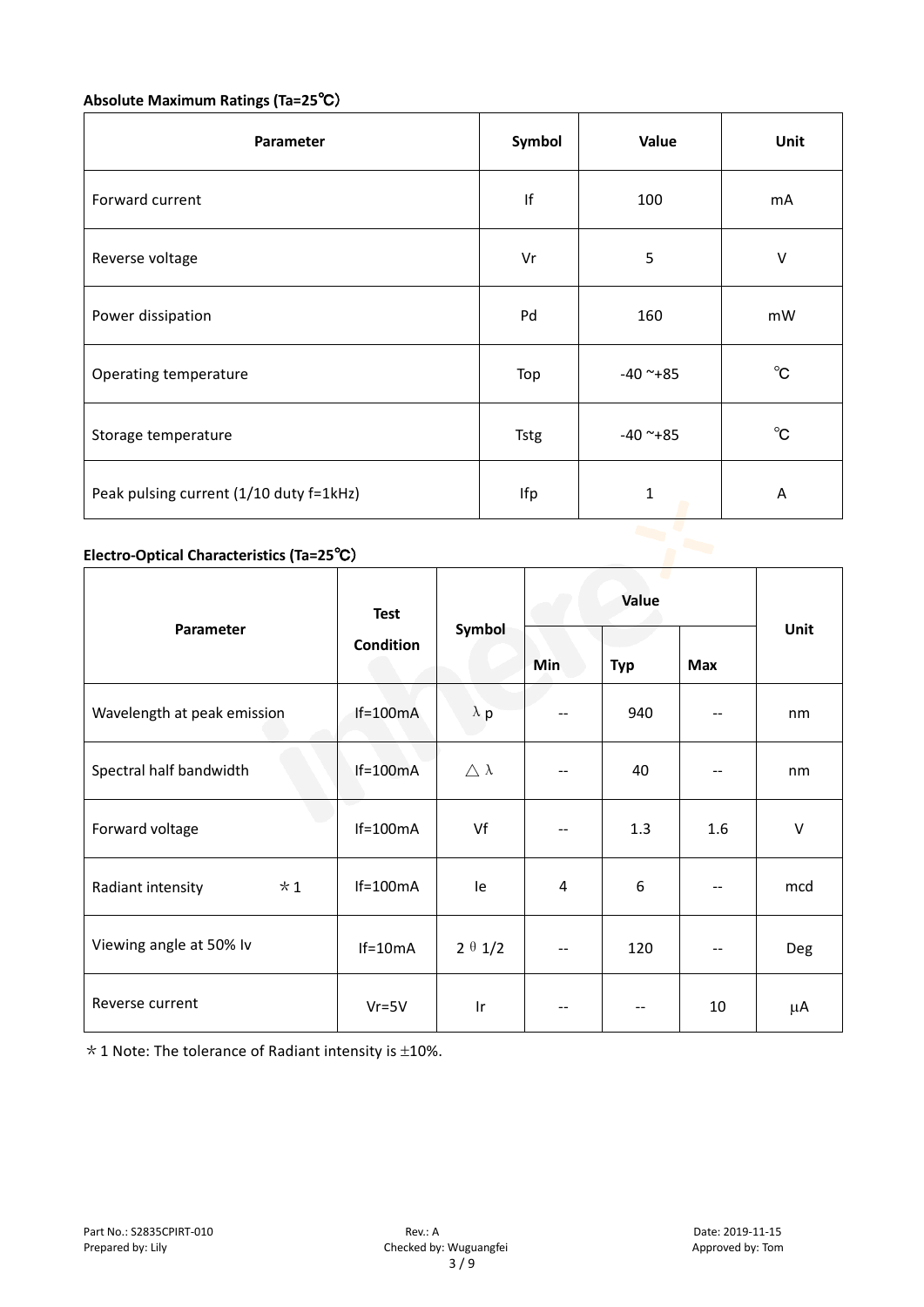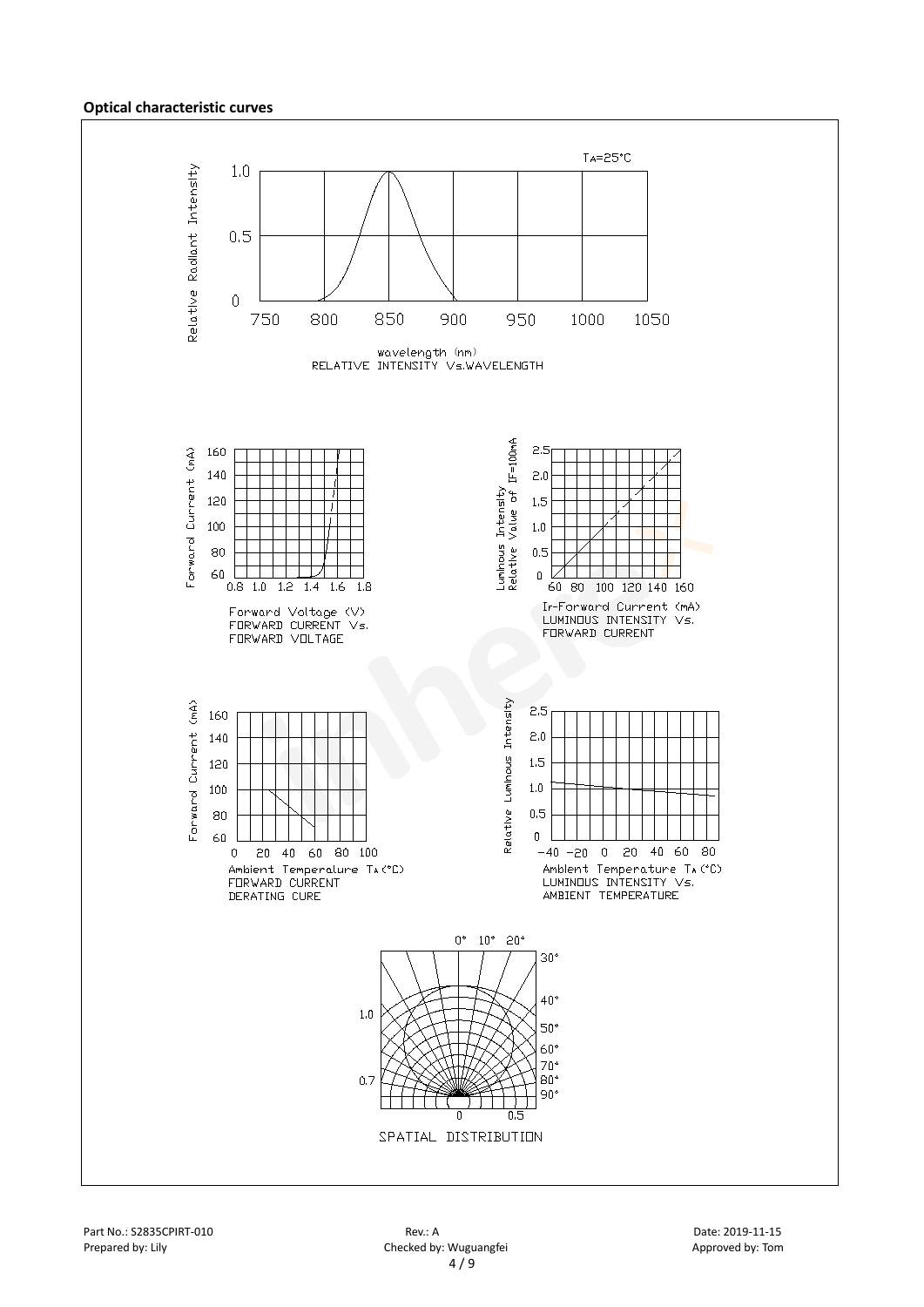#### **Reflow Profile**

Reflow Temp/Time



#### Notes:

- 1. We recommend the reflow temperature 245℃ (±5℃). The maximum soldering temperature should be limited to 260℃.
- 2. Don't cause stress to the epoxy resin while it is exposed to high temperature.
- 3. Number of reflow process shall be 2 times or less.

#### ■Soldering iron

Basic spec is  $\leq$  5sec when 320°C (±20°C). If temperature is higher, time should be shorter (+10°C $\rightarrow$  -1sec). Power dissipation of iron should be smaller than 20W, and temperatures should be controllable .Surface temperature of the device should be under 350℃.

#### **Rework**

- 1. Customer must finish rework within 5 sec under 340℃.
- 2. The head of iron cannot touch copper foil
- 3. Twin-head type is preferred.



Avoid rubbing or scraping the resin by any object, during high temperature, for example reflow solder etc.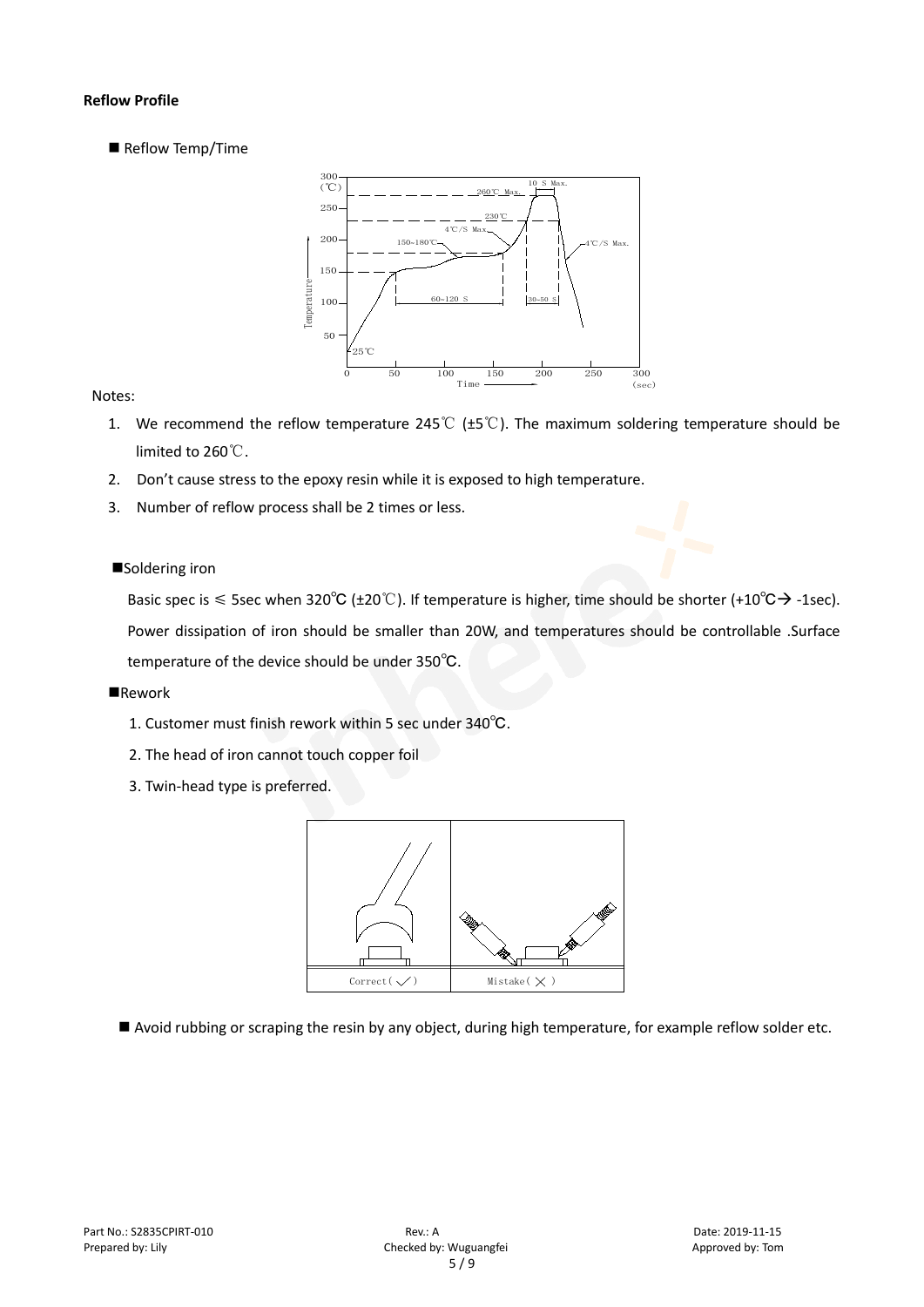#### T**est circuit and handling precautions**

■ Test circuit



■ Handling precautions

#### 1. Over-current-proof

Customer must apply resistors for protection; otherwise slight voltage shift will cause big current change (Burn out will happen).

#### 2. Storage

#### 2.1 It is recommended to store the products in the following conditions:

Humidity: 60% R.H. Max.

Temperature: 5℃~30℃

- 2.2 Shelf life in sealed bag: 12 month at <5℃~30°C and <30% R.H. after the package is opened, the products should be used within 24hrs or they should be keeping to stored at≦20 R.H. with zip-lock sealed.
- 3. Baking

It is recommended to baking before soldering. The Conditions is: 60±5℃/24hrs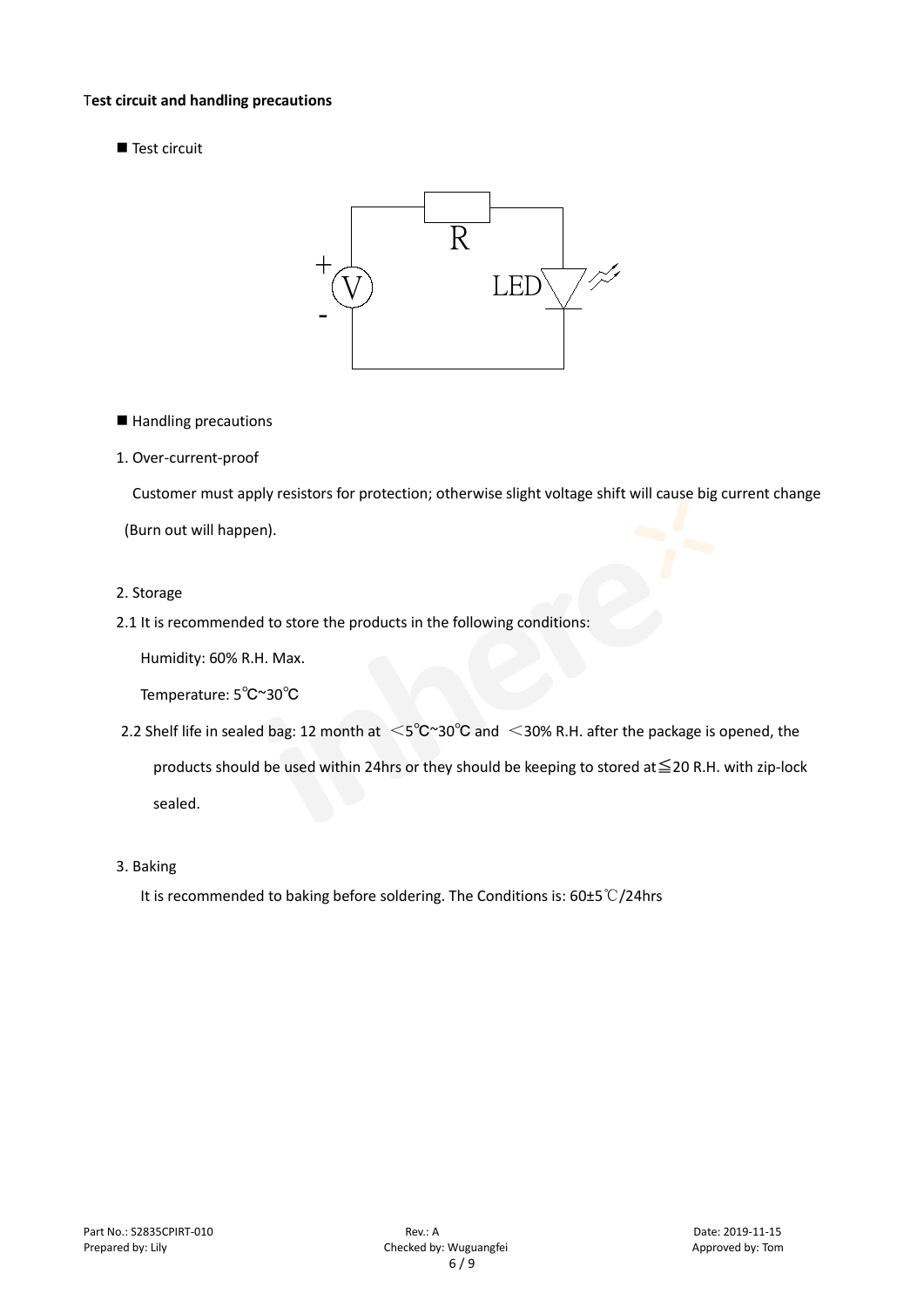### **Test Items and Results of Reliability**

| <b>Test Item</b>                                  | <b>Test Conditions</b>                                                         | <b>Standard</b><br><b>Test Method</b> | <b>Note</b> | <b>Number of</b><br><b>Test</b> |
|---------------------------------------------------|--------------------------------------------------------------------------------|---------------------------------------|-------------|---------------------------------|
| <b>Reflow Soldering</b>                           | Ta=260±5 °C, Time=10±2S                                                        | JB/T 10845-2008                       | 3times      | 0/22                            |
| Salt Atmosphere                                   | Ta=35±3°C, PH=6.5 $\sim$ 7.2                                                   | GB/T 2423.17-2008                     | 24hrs       | 0/22                            |
| Temperature Cycling                               | -40 $\pm$ 5 $\degree$ C<br>30±1min<br>个→(25℃/5±1min)↓<br>100±5°C<br>$30±1$ min | GB/T 2423.22-2012                     | 100cycles   | 0/22                            |
| <b>Thermal Shock</b>                              | Ta=-40±5 $^\circ\text{C}$ $\sim$ 100±5 $^\circ\text{C}$ ,<br>15±1min dwell     | GB/T 2423.22-2012                     | 100cycles   | 0/22                            |
| High Humidity High Temp.<br>Cycling               | Ta=30±5 °C $\sim$ 65±5 °C,<br>90±5%RH,24hrs/1cycle                             | GB/T 2423.4-2008                      | 10cycles    | 0/22                            |
| High Humidity High Temp.<br>Storage Life          | Ta=85±5 <sup>°</sup> C, $\psi$ (%)=85±5%RH                                     | GB/T 2423.3-2006                      | 1000hrs     | 0/22                            |
| High Temperature<br>Storage Life                  | Ta=100 $\pm$ 5°C, non-operating                                                | GB/T 2423.2-2008                      | 1000hrs     | 0/22                            |
| Low Temperature<br>Storage Life                   | Ta=-40±5 $°C$ , non-operating                                                  | GB/T 2423.1-2008                      | 1000hrs     | 0/22                            |
| Life Test                                         | Ta=26±5℃,@20mA,<br>$\psi$ (%)=25%RH~55%RH                                      |                                       | 1000hrs     | 0/22                            |
| High Humidity High Temp.<br><b>Operating Life</b> | Ta=85±5℃,@20mA,<br>$\psi$ (%)=85%RH                                            | GB/T 2423.3-2006                      | 500hrs      | 0/22                            |
| Low Temperature<br><b>Operating Life</b>          | Ta=-20±5℃,@20mA                                                                | GB/T 2423.1-2008                      | 1000hrs     | 0/22                            |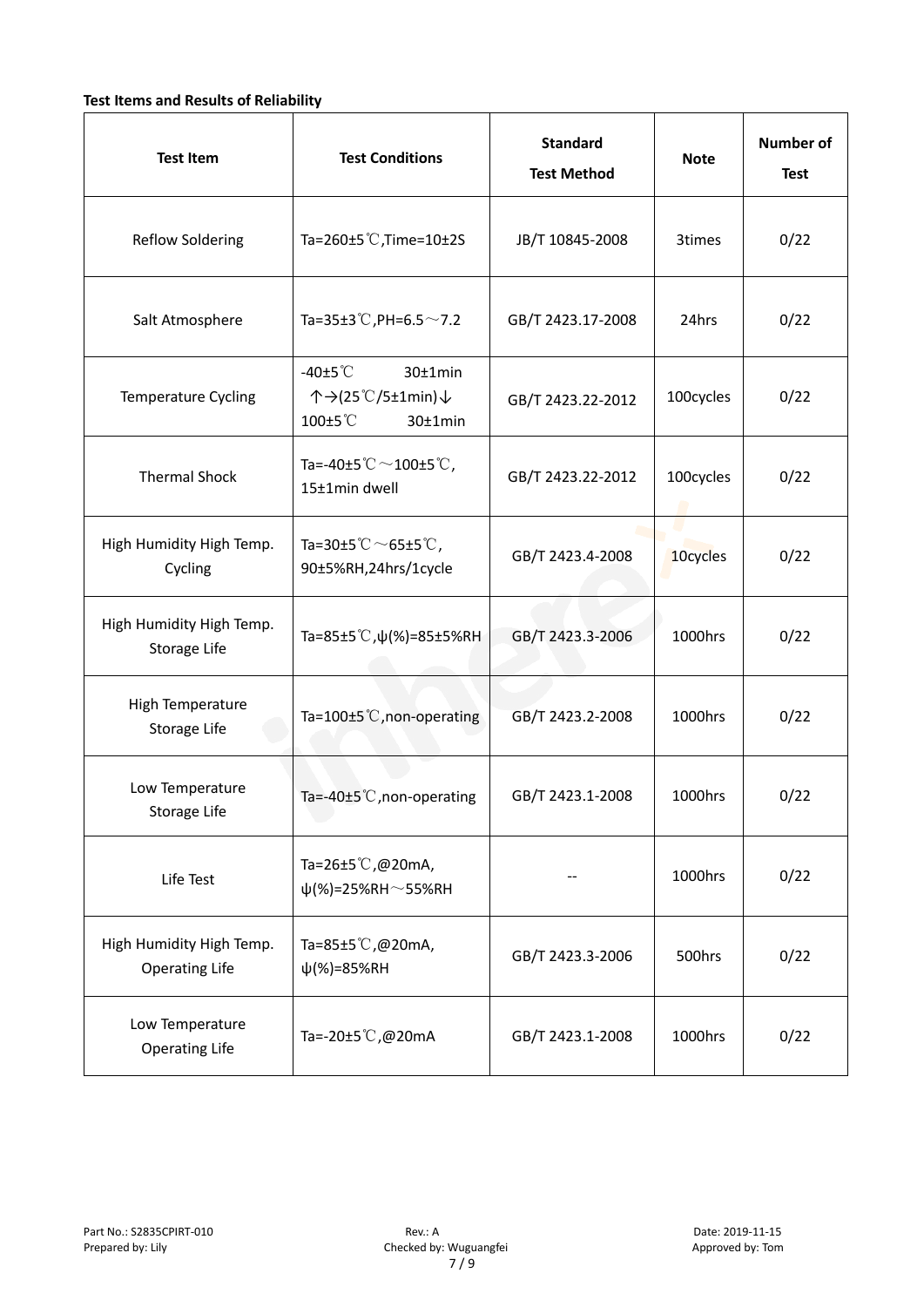#### **2835 Series SMD Top LED Lamps Packaging Specifications**

- 
- Feeding Direction **Constanting Constanting Constanting Constanting Constanting Constanting Constanting Constanting Constanting Constanting Constanting Constanting Constanting Constanting Constanting Constanting Constanting**







**Dimensions of Tape (Unit: mm)**



Notes:

- 1. Empty component pockets are sealed with top cover tape;
- 2. The maximum number of missing lamps is two;
- 3. The cathode is oriented towards the tape sprocket hole in accordance with ANSI/EIA RS-481 specifications.
- 4. 4,000pcs/Reel.